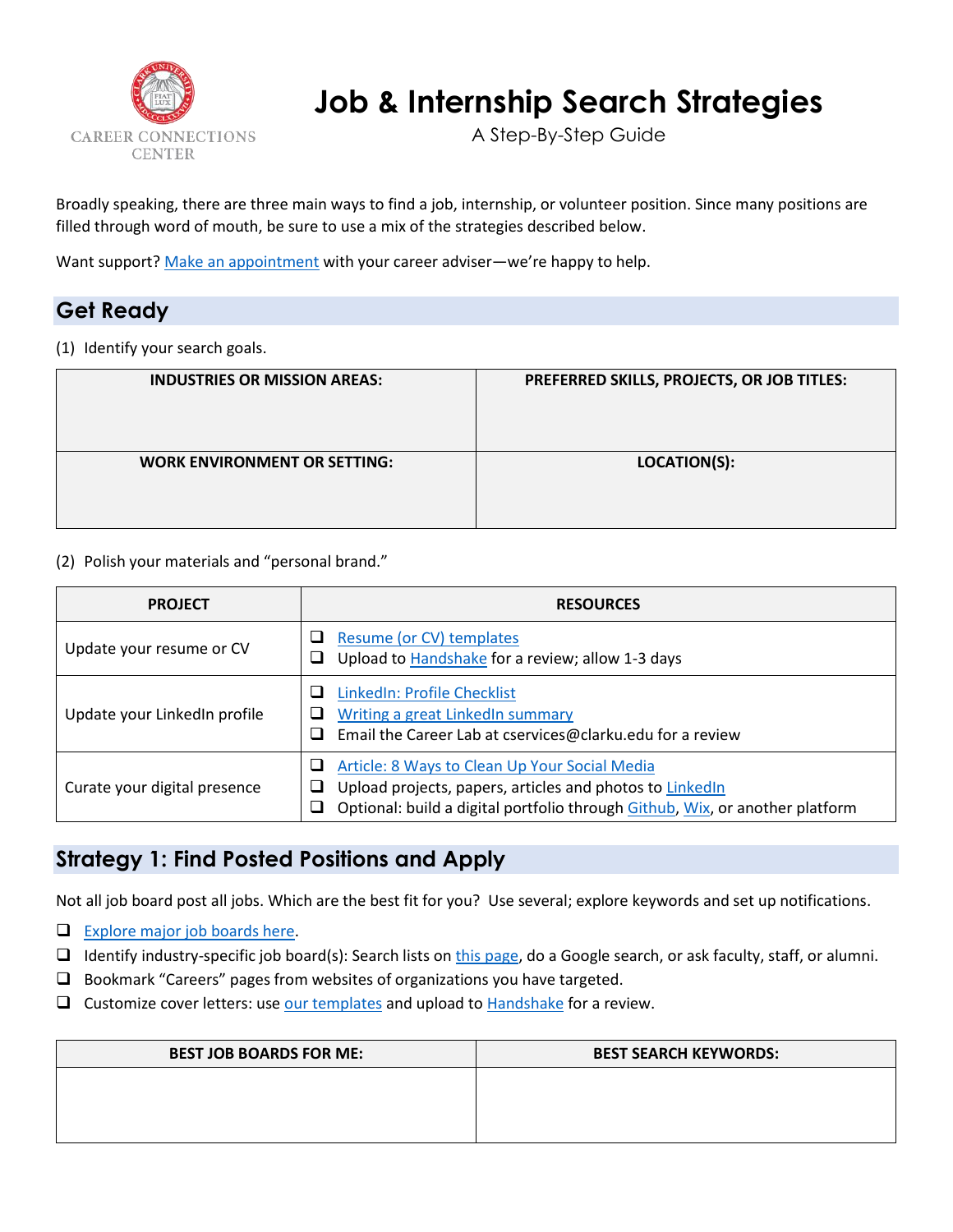#### **Strategy 2: Ask Your Network for Advice and Leads**

People in your network can refer you to unposted opportunities, niche job boards, other helpful professionals, or help get you an interview. Networking in this way should comprise about 50% of your search time.

(1) List people you already know who might have advice and leads.

| <b>FAMILY &amp; FRIENDS:</b> | <b>STUDENTS, STAFF &amp;</b><br><b>FACULTY:</b> | <b>ALUMNI:</b> | <b>CO-WORKERS &amp;</b><br><b>SUPERVISORS:</b> |
|------------------------------|-------------------------------------------------|----------------|------------------------------------------------|
|                              |                                                 |                |                                                |
|                              |                                                 |                |                                                |

- (2) Find additional alumni who may be interested in helping. Search by industry, Clark major, job title, location, or organization name.
	- $\Box$  [ClarkCONNECT](https://clarkconnect.clarku.edu/hub/clark-connect/home) profiles and events

**Q** [Clark Alum Facebook Groups](https://www.facebook.com/search/str/clark+university+alumni/keywords_groups)

 $\Box$  [LinkedIn](https://www.linkedin.com/school/clark-university/alumni/) Clark alumni search page

- **[Alumni chapter gatherings](https://www.clarku.edu/alumni-and-friends/)**
- (3) Reach out and ask for [advice, leads and informational interviews.](https://www.clarku.edu/offices/career-connections-center/get-ready/build-your-network/) Get to know them; build long-term professional relationships. Track conversations on the last page or a spreadsheet.
- (4) Rinse and repeat until you have an interview—or an offer.
- (5) Stay in touch: Send thank you emails or notes every time someone helps. Update your network on your progress.

#### **Strategy 3 (Optional): Create Your Own Opportunity**

Some organizations will create a customized internship, volunteer position, or summer job for you if you show initiative. Approach them with a spirit of curiosity to explore possibilities.

- $\Box$  First: Know your goals and the skills/value you have to offer, especially virtually right now. (Not sure? Make an [appointment with us.](https://www.clarku.edu/offices/career-connections-center/about-us/meet-the-team/))
- $\Box$  Identify organizations where you might like to work or volunteer. Do some research to understand how you might be helpful to them. Then use your network to set up a conversation and explore.
- $\Box$  Consider [a self-designed LEEP project](https://www.clarku.edu/offices/career-connections-center/gain-experience/opportunity-funding/) or directed study with faculty you know well.
- $\Box$  Want to start a small business or freelance your skills? Do the first few projects for free to build a reference list.

### **Build Good Job-Search Habits**

Your search could take weeks or even months. Staying organized will ensure that you are making the best use of your time and staying on track.

- $\Box$  Adapt your resume and cover letter for each application; save each version.
- $\Box$  Use a tracking spreadsheet to track contacts, employers that interest you, deadlines, application stages, etc.
- $\Box$  Set weekly goals and schedule time each day to work on your search.
- $\Box$  Get feedback at every step—your materials, your search strategies, your interview skills, etc.
- $\Box$  Keep applying and networking until you have an offer.

#### Good luck!

Want support? [Make an appointment](https://www.clarku.edu/offices/career-connections-center/about-us/meet-the-team/) with your career adviser.